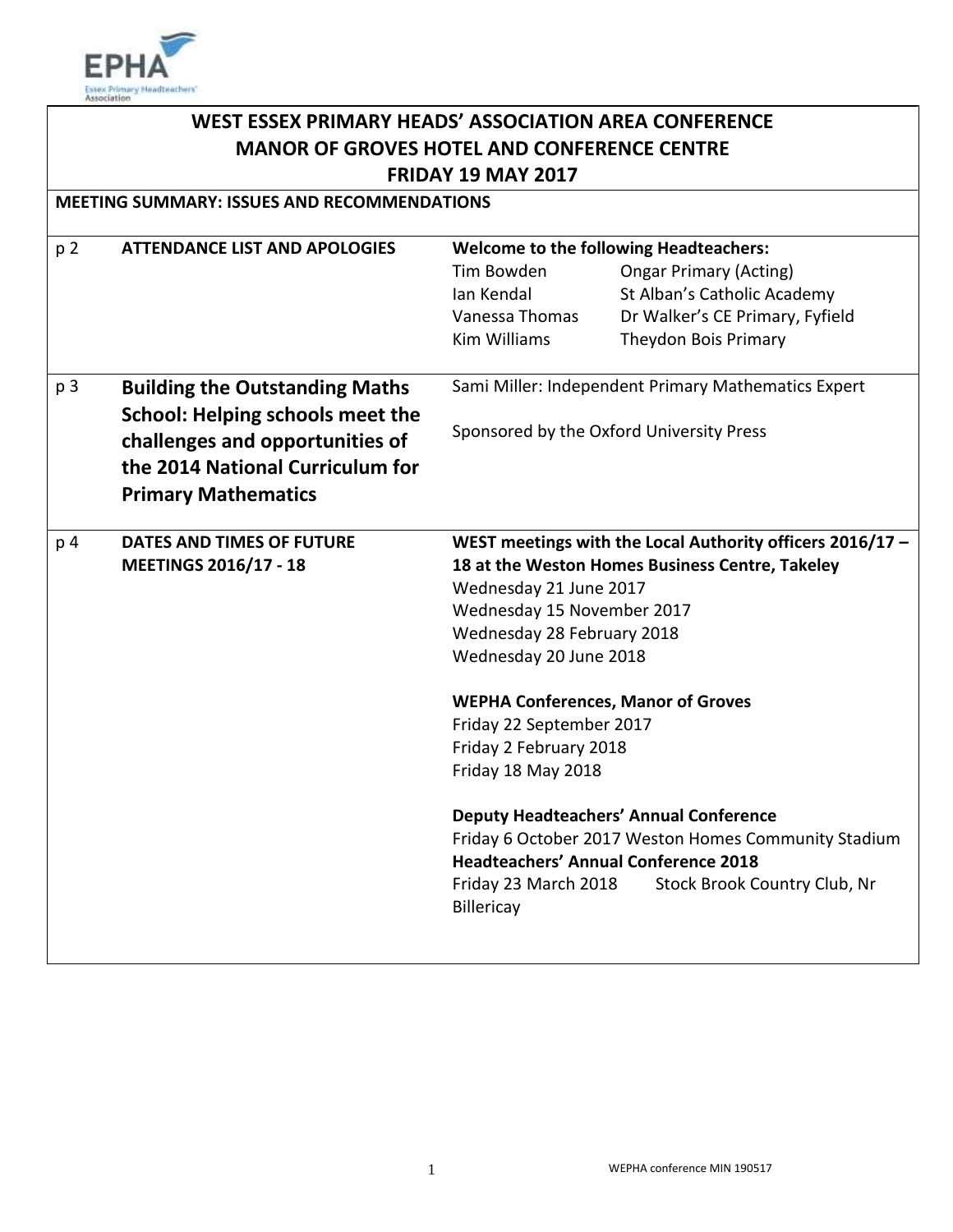

# **WEST ESSEX PRIMARY HEADS' ASSOCIATION AREA CONFERENCE FRIDAY 19 MAY 2017**

Isobel Barron **Roseacres Primary/Chair** Julie Atkins Aspire Academy Dale Bateman Coopersale & Theydon Karen Kirk Church Langley Primary Jackie Blackburn Upshire Primary Jen Lott Church Langley Primary Rachel Callaghan Katherine Semar Juniors L Crow Great Bardfield Primary Deb Garfield **Aspire Academy** Sam Govey Great Easton CE Primary Lawrence Garside Felsted Primary Victoria Marrow Hatfield Heath Primary Elizabeth Gelston The Downs Primary **Rib Aiken** Hatfield Heath Primary Louise Gurney Debden CE Primary Michelle Collier Hatfield Heath Primary Katie Henson Milwards Primary Laura Kendle Jerounds Primary Alison Kerrell **Great Bardfield Primary** Rob Lock Kingsmoor Primary Bernadette Miele Tany's Dell Primary Mark Abbott Milwards Primary Julie Puxley Katherine Semar Infants Colette Burke Pear Tree Mead Primary Colin Raraty Rodings Primary Jo Cooper RA Butler Academies Sonia Strickland Little Hallingbury CE Primary Andy Leeman RA Butler Academies Jonathan Tye Churchgate CE Primary Church Wright Rodings Primary

**Headteachers present School staff in attendance** 

Lesley Brennan Kingsmoor Primary Meena Patel Coopersale & Theydon Primary David Burles Fawbert & Barnard Primary Gemma Seal Fawbert & Barnard Primary Karen Cayford St Mary's CE Primary, SW Amy Sargeant Great Chesterford CE Primary Kim Williams Theydon Bois Primary Hannah Wheatcroft St Andrew's CE Primary, North Weald Matt Woolard Hereward Primary Chloe Flack St Andrew's CE Primary, North Weald Sophie Richards St James CE Primary **In Attendance** and Casey Cox St James CE Primary Pam Langmead EPHA Professional Officer Matthew Curzon St Mary's CE Primary, Stansted Sami Miller Maths consultant Joe Colebourne St Mary's CE Primary, Stansted Gill Grant **CUP** OUP Sam Pike Sam Pike St Mary's CE Primary, Saffron Walden Annabel Colley **COLL COLLET COLLET COLLET COLLET ELAINE ST** Elaine McNally St Thomas More Catholic Primary Tammy Furlong St Thomas More Catholic Primary Lauren Munroe Tany's Dell Primary Debbie Clifton Tany's Dell Primary Lauren Smith Tany's Dell Primary S Weekly The Downs Primary **Apologies** Sarah Cowley The Henry Moore Primary Mary Evans The Henry Moore Primary Ross Tyrell The Henry Moore Primary Julie Lorkins St Andrew's CE Primary Yvette Elysee The Henry Moore Primary Michelle Gritton Upshire Primary Jocelyn Hurry Waltham Holy Cross Primary Sarah Clarke Waltham Holy Cross Primary Karen Theedam William Martin CE Juniors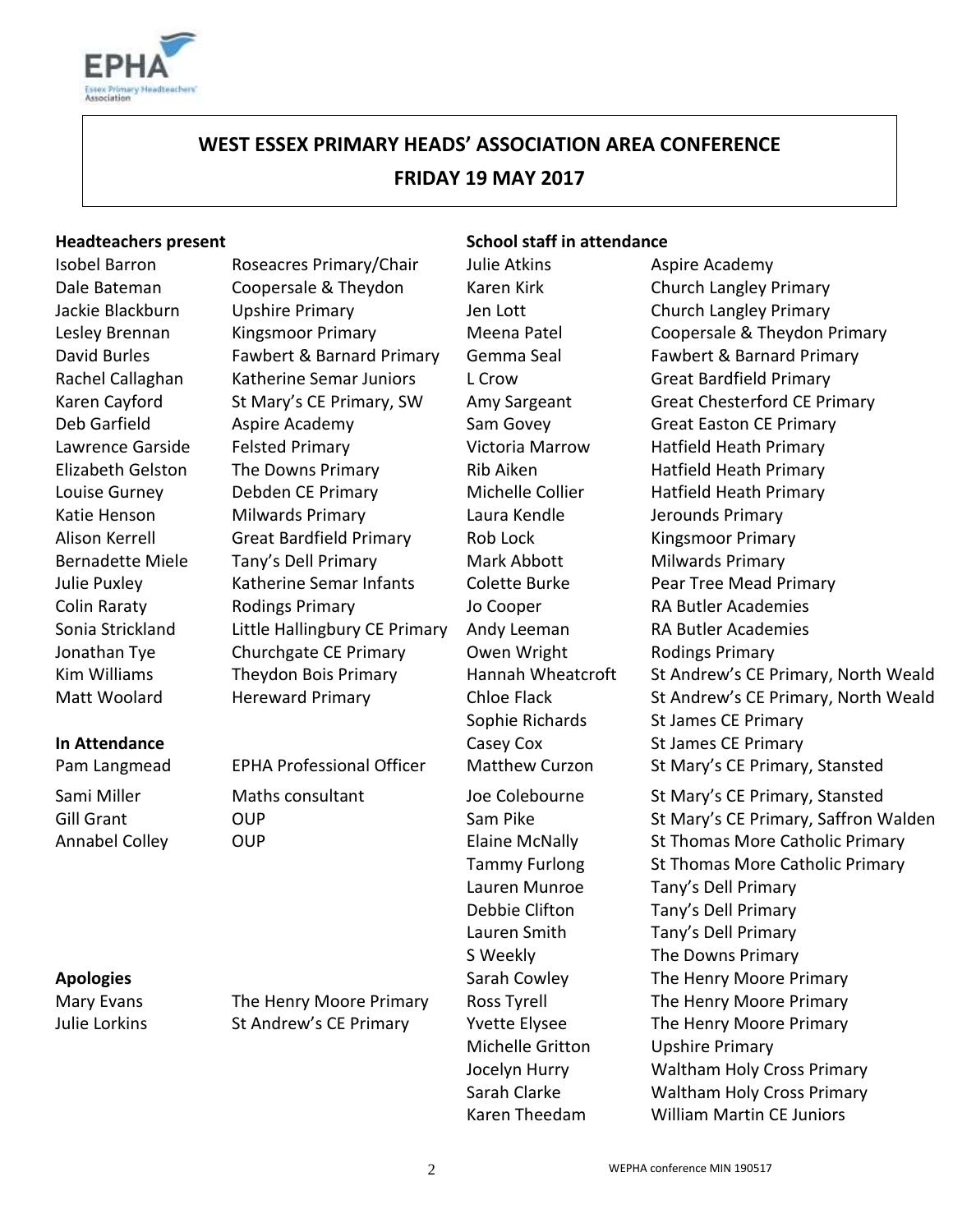

Note: If your attendance or apologies have not been noted please contact the EPHA Professional Officer at pam@langmead.me.uk for amendment.

# **NOTES OF THE SUMMER TERM WEPHA CONFERENCE HELD ON FRIDAY 19 MAY 2017 COMMENCING AT 9.15 AM**

**Action**

# **1. Building the Outstanding Maths School: Helping schools meet the challenges and opportunities of the 2014 National Curriculum for Primary Mathematics**

Sami Miller: Independent Primary Mathematics Expert

With over 25 years' experience in Primary Education Sami has taught from Reception to Year 6, been a deputy headteacher and spent 13 years as a LA Primary Maths Consultant. Previously a BEAM Consultant, MAST Tutor and Assessment Moderator, Sami is currently working as an Independent maths consultant. Throughout her career, Sami has specialised in primary maths supporting teachers to provide rich learning opportunities that develop pupils' understanding alongside skills and knowledge. Sami believes that a stimulating curriculum, high quality assessment and strong teacher subject knowledge are essential to high standards of attainment. By encouraging a creative approach to maths teaching and learning Sami believes schools can create the best possible opportunities for pupils to become enthusiastic mathematicians. Sami has always strived to keep mathematics at the heart of school life and above all has a passion for ensuring that children are taught to love maths and appreciate its importance in their lives

# **What makes a mathematician and how to create a whole school maths vision?**

This session, through discussion, reflection and hands on activities, considered:

- current practice in your school and what you perceive the challenges to be
- how we challenge some of the negativity around maths
- the mathematics we need to be successful in life vs what is taught in school
- pupil aspirations and how to help them realise these
- the importance of making connections across teaching, planning and curriculum
- working towards mastery- what this looks like.

Sami noted that in order to be a successful mathematician, we require an agility with time, money, risk, logic, problem solving, estimation and approximation, calculation.

She suggested that teachers should talk to pupils about their aspirations and ask them to think what maths skills are needed for different professions.

What contributes to a pupil's perception of themselves as a learner?

- What they see
- What they hear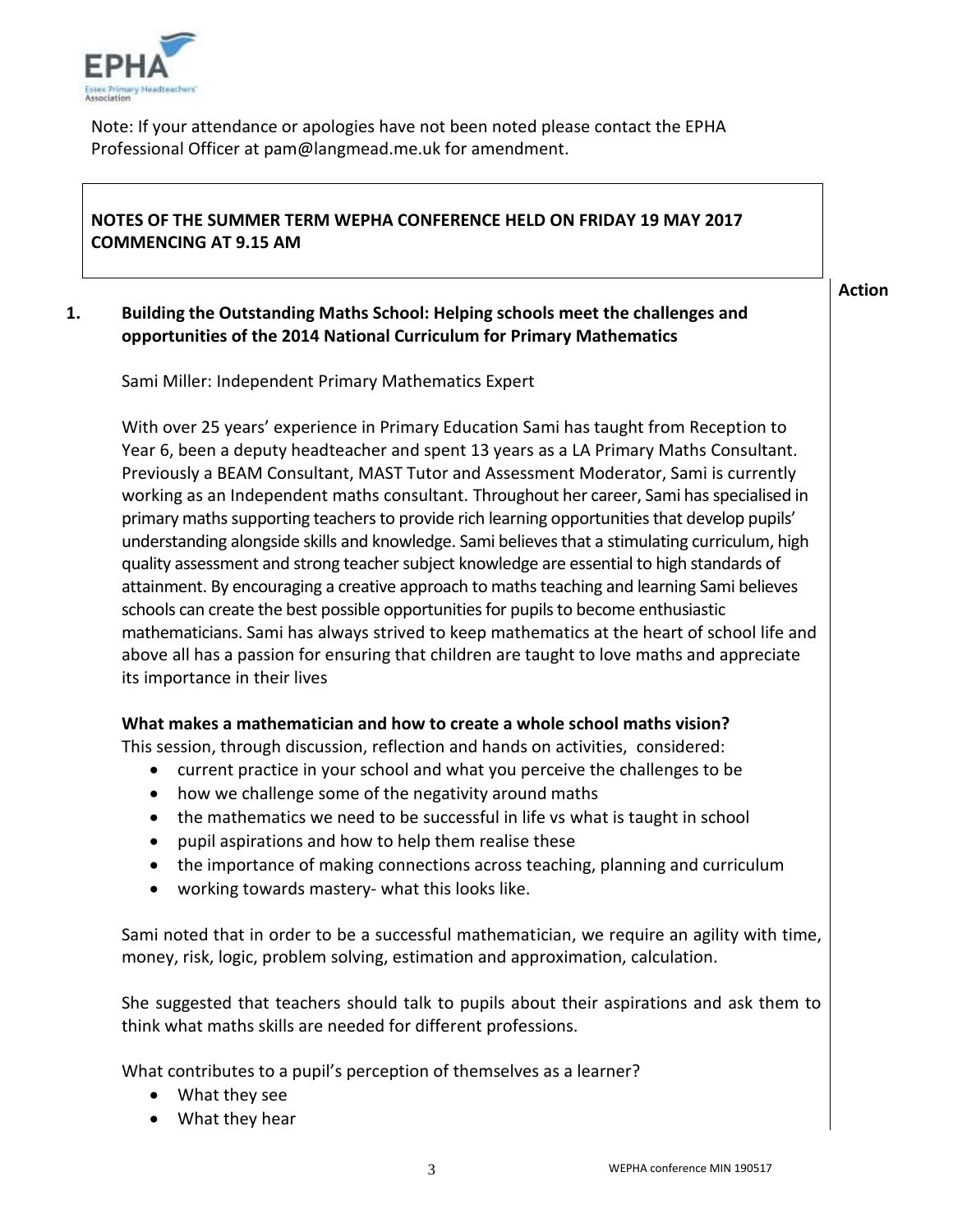

- How they feel
- What they are asked to do
- The feedback they received
- Targets, assessment and testing
- How others perceive them

What contributes to a teacher's perception of the pupil as a learner?

- What they see
- What they hear
- How they perceive what the pupil feels
- How the pupil responds to what they are asked to do
- Their experience of the learning of similar pupils
- Assessment information and tracking data

Sami referred to the NCTM Teaching for Mastery books (Oxford Owl) and explained there was a key balance between knowing the answers – getting it right – and actual understanding.

### **Delivering the 2014 National Curriculum aims**

The inspirational aims of the 2014 National Curriculum- Fluency, Problem Solving and Mathematical Reasoning and how these are woven into every maths lesson whilst ensuring that 'using and applying' remains at the forefront of all teaching and learning.

Sami reminded delegates of the statement in the National Curriculum 2014:

Mathematics is a creative and highly inter-connected discipline that has been developed over centuries, providing the solution to some of history's most intriguing problems. It is essential to everyday life, critical to science, technology and engineering, and necessary for financial literacy and most forms of employment. A high-quality mathematics education therefore provides a foundation for understanding the world, the ability to reason mathematically, an appreciation of the beauty and power of mathematics, and a sense of enjoyment and curiosity about the subject.

### **What are the building blocks of a maths rich school and community?**

This session, through discussion, reflection and hands on activities, sets out to: Focus on the need to challenge the perceptions and attitudes of parents, staff and pupils to ensure that maths is seen as an essential, enjoyable stimulating subject.

Consider ways in which the vast majority of maths teaching should be contextualised and given a purpose, therefore increasing motivation for pupils.

Sami discussed the following ways in which mathematics can be incorporated in and across the curriculum:

*Maths trips* – considering how maths can be used as a focus on school trips

*Cross-curricula maths*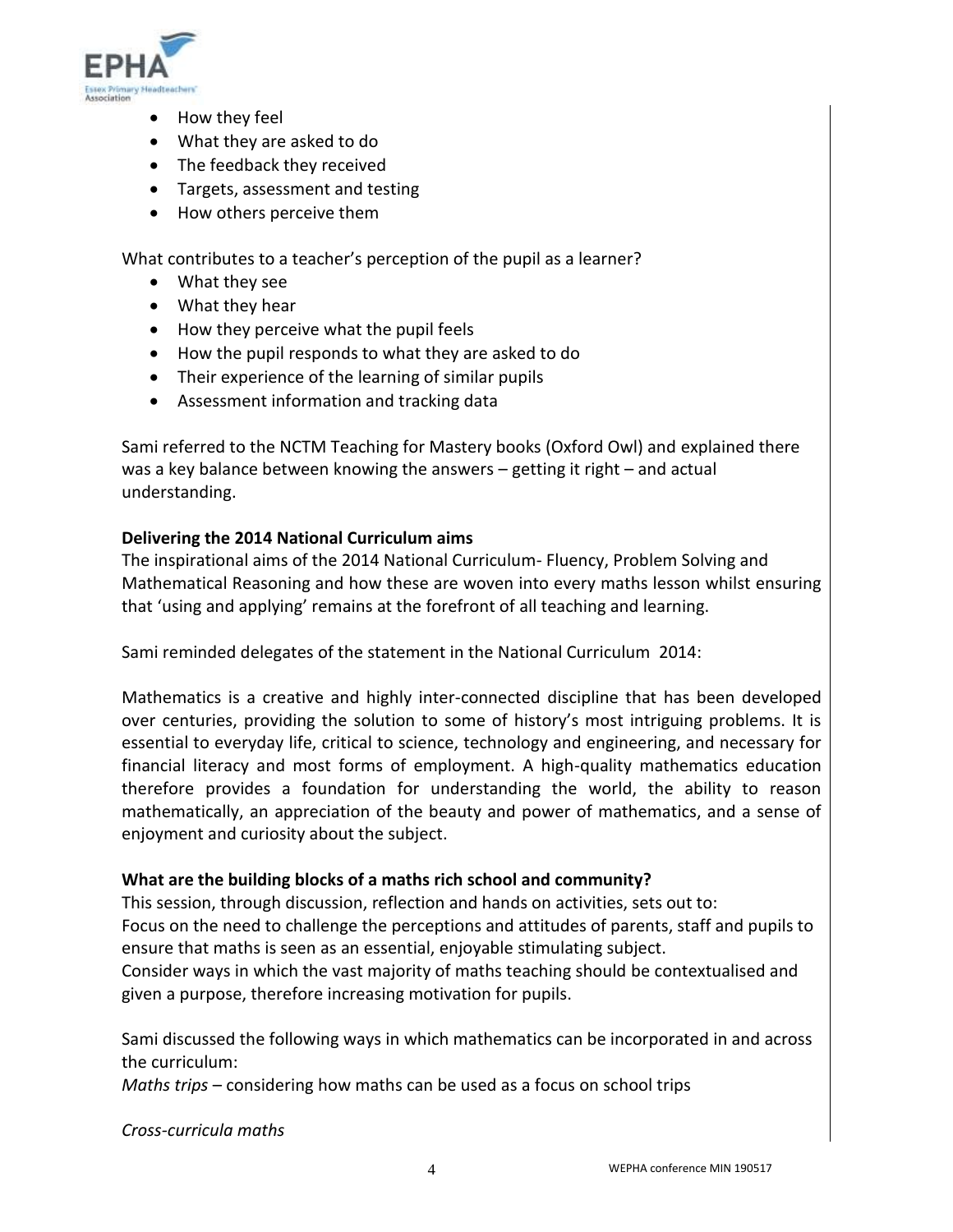

# *Maths through picture books*

Some titles Sami suggested were

- Zero Kathyrn Otoshi
- If the world were a village
- Head to head
- How many legs? The Hundred Decker Bus
- $\bullet$  If
- The King's Chessboard
- The Rabbit Problem

#### *Maths on display and in the environment*

*Maths games- including: Origami,* 

*Mathematical discussions*

*Maths at home*

*Whole school maths ethos* 

### **Leading maths teaching and learning in your school**

This session considered how delegates could enhance mathematics teaching and learning when returning to school by reflecting on: how to ensure progress and consistency as well as maximising the potential of all learners in your school, maths policies, publications, assessment procedures, routines and resourcing, training plan and opportunities, subject knowledge and the role of adults.

Sami suggested that schools ask – *What are our challenges? Be clear where you stand and why, on:*

- Recording of work
- Setting v Mixed Ability
- Textbook/activity led
- Marking and feedback
- Involvement of parents
- Maths in SIP/CPD/Budget/resources and how they are used
- Role of adults in lessons
- Role of subject leader
- Assessment, testing, tracking and target setting

### **Developing the school's maths vision – the big statements**

- How is my school developing confident, capable, agile mathematicians?
- What do the National Curriculum aims look like in my school?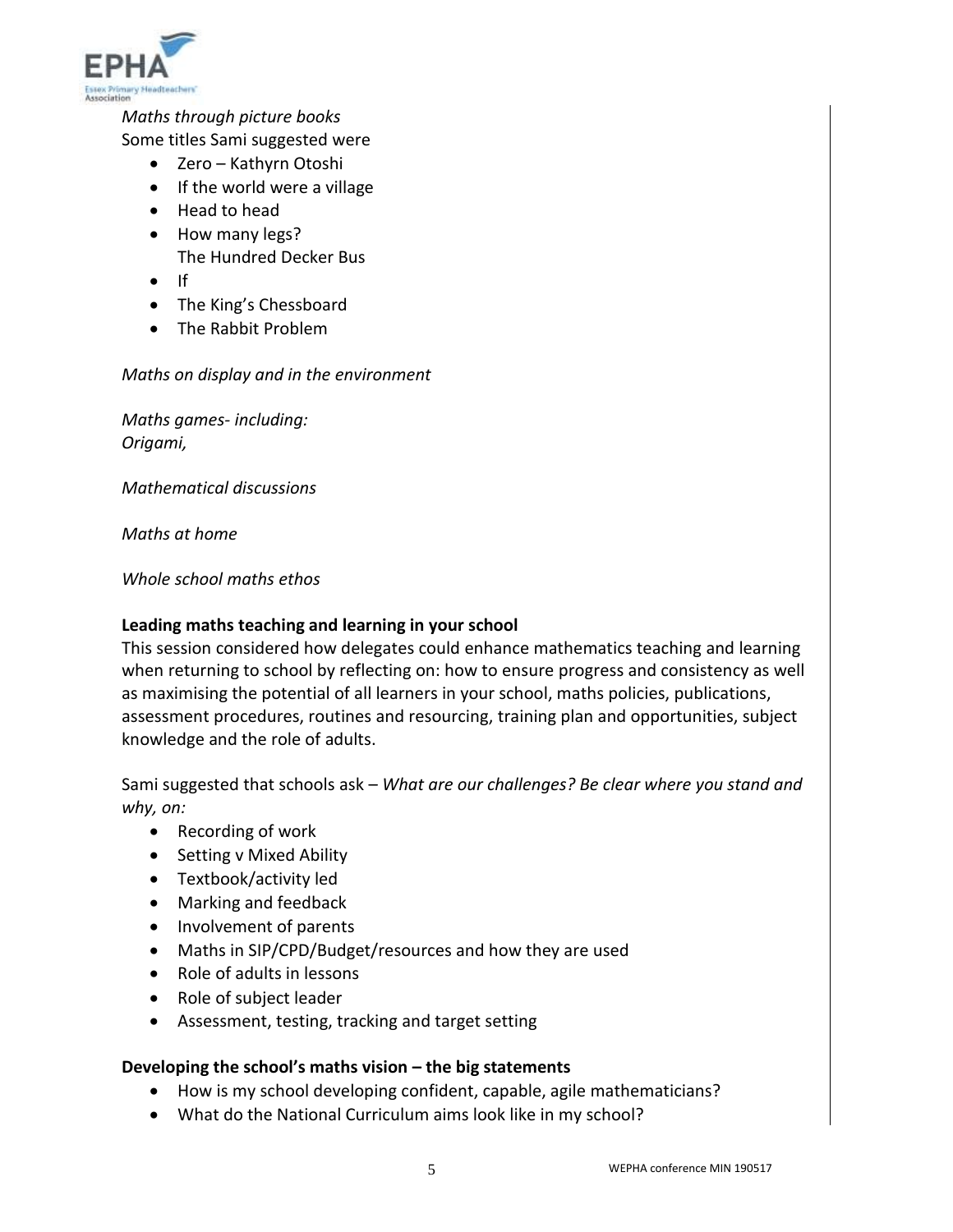

- What is my aspiration for developing a rich mathematical school and community?
- How are parents involved in supporting their children's learning?
- What might be standing in the way of progress?
- What are the staffing, training, time, financial implication I will need to take into account?
- What will the impact of these actions be on pupil progress, confidence and enjoyment be?

#### **Resources**

PFEG Financial planning website <https://www.pfeg.org/>

National Numeracy<https://www.nationalnumeracy.org.uk/> Good stuff on parents helping their child

Jo Boaler – growth mindset in maths – Youcubed <https://www.youcubed.org/>

If the world were a village of 100 [http://www.100people.org/statistics\\_100stats.php?section=statistics](http://www.100people.org/statistics_100stats.php?section=statistics)

Maths games<https://nrich.maths.org/primary-lower> http://primarygamesarena.com/Subjects/Maths

**Worldometers** 

Live world statistics on population, government and economics, society and media, environment, food, water, energy and health. <http://www.worldometers.info/>

Dr Rachel Marks – Blue table means you don't have a clue" - the persistence of fixed-ability thinking and practices in primary mathematics in English schools <http://www.wwwords.co.uk/rss/abstract.asp?j=forum&aid=5348>

### **Contact Sam Miller**

[samivmiller@gmail.com](mailto:samivmiller@gmail.com)

mobile: 07956352870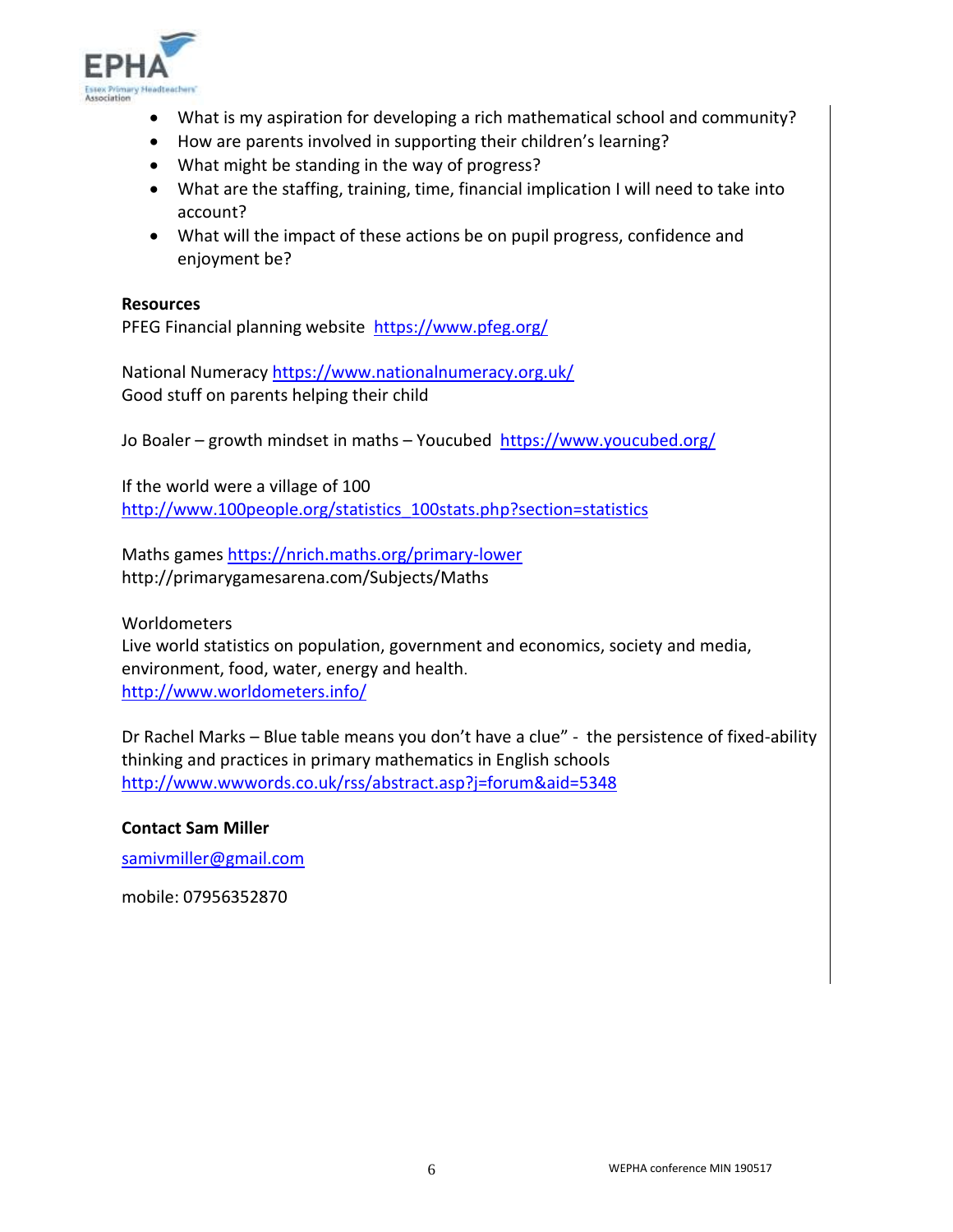

# **2. OXFORD UNIVERSITY PRESS – SPONSOR INFORMATION**

Links to the Oxford Owl website – Owl is now an online subscription tool. It is the heart of our School Improvement Service. *Oxford Owl* for school gives all your staff easy access to school improvement support you can trust, in one place, saving you time. [About Oxford Owl](http://oup.ctml2.com/edu_oxforduniversitypresslz/lz.aspx?p1=053648885S7255&CC=&w=25575&cID=0&cValue=1)

### Free Mastery Training Toolkit

Working with Mike Askew as author and Steve Lomax (aka MaxTheMaths) as reviewer, we have created a free **Mastery in Mathematics Training Toolkit,** including step-by-step guidance, tools and advice. The Training Toolkit can be used by individuals for personal development, in groups or as part of an INSET or twilight whole-school session.

Log in and take a look: <https://www.oxfordowl.co.uk/direct-link/training-toolkit>

- **Mastery in Maths** [https://www.oxfordowl.co.uk/direct-link/using-mastery-in](https://www.oxfordowl.co.uk/direct-link/using-mastery-in-maths)[maths](https://www.oxfordowl.co.uk/direct-link/using-mastery-in-maths)
- **Number & Calculation Guide**: [https://www.oxfordowl.co.uk/direct-link/number](https://www.oxfordowl.co.uk/direct-link/number-calculation)[calculation](https://www.oxfordowl.co.uk/direct-link/number-calculation)
- **Problem Solving in Mathematics videos**: [https://www.oxfordowl.co.uk/direct](https://www.oxfordowl.co.uk/direct-link/problem-solving-in-mathematics?sort_field=order&sort_dir=asc&toggle=header-block-information-closed&query=&series=&resource_type%5B%5D=Video)[link/problem-solving-in](https://www.oxfordowl.co.uk/direct-link/problem-solving-in-mathematics?sort_field=order&sort_dir=asc&toggle=header-block-information-closed&query=&series=&resource_type%5B%5D=Video)[mathematics?sort\\_field=order&sort\\_dir=asc&toggle=header-block-information](https://www.oxfordowl.co.uk/direct-link/problem-solving-in-mathematics?sort_field=order&sort_dir=asc&toggle=header-block-information-closed&query=&series=&resource_type%5B%5D=Video)[closed&query=&series=&resource\\_type%5B%5D=Video#](https://www.oxfordowl.co.uk/direct-link/problem-solving-in-mathematics?sort_field=order&sort_dir=asc&toggle=header-block-information-closed&query=&series=&resource_type%5B%5D=Video)

Oxford Owl is also home to free resources for parents too. These are free of charge – including maths support and 260 free E books. <http://www.oxfordowl.co.uk/for-home/>

If you need any further information about Oxford University Press resources and support please visit th[e maths pages](https://global.oup.com/education/primary/subjects/maths/?region=uk) on their website or contact [annabel.colley@oup.com](mailto:annabel.colley@oup.com) Mobile: 07714 136 628

# **3. DATES AND TIMES OF FUTURE MEETINGS 2016/17 AND 2017/18**

# **WEST meetings with the Local Authority officers-at the Weston Homes Business Centre, Takeley**

Wednesday 21 June 2017 Wednesday 15 November 2017 Wednesday 28 February 2018 Wednesday 20 June 2018

### **WEPHA Conferences, Manor of Groves**

Friday 22 September 2017 Friday 2 February 2018 Friday 18 May 2018 **Deputy Headteachers' Annual Conference** Friday 6 October 2017 Weston Homes Community Stadium